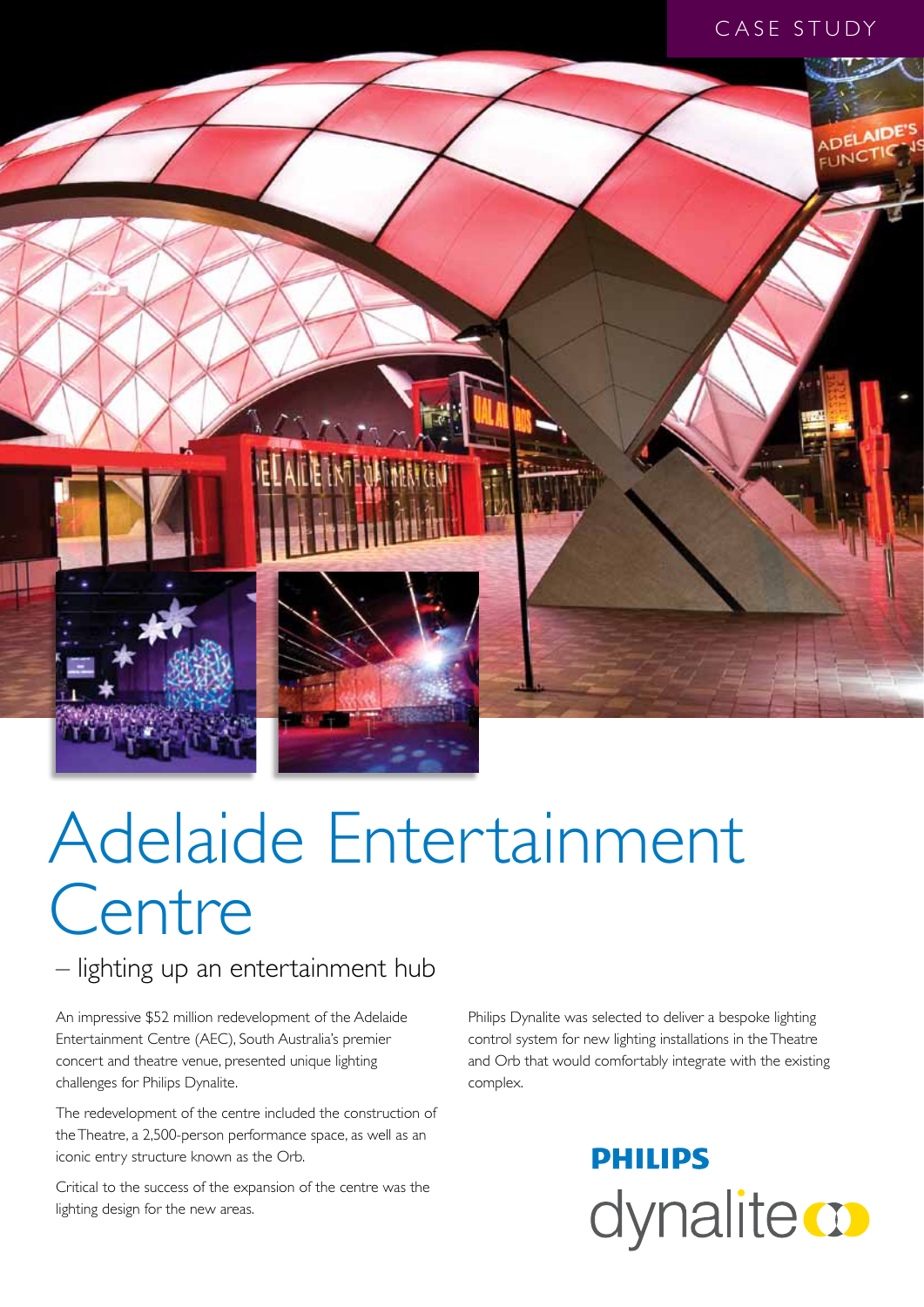## Client requirements

The brief was simple. The lighting control system had to incorporate innovative technology that would allow functional and revolutionary new architectural and theatrical lighting to work side-by-side in the new Theatre and Orb.

At the same time the new control system had to integrate with the lighting control installations in the existing complex to ensure ease of operation and avoid having to retrain staff. **66** The Philips Dynalite lighting control system has ensured all functional, architectural and theatrical lighting solutions have come together in a coordinated way. **99** 



### The Philips Dynalite solution

The Philips Dynalite solution seamlessly integrates the existing Philips Dynalite control system with the older PLC-based lighting network on-site.

The system provides operation and management of both functional and feature lighting circuits as well as control of specific architectural and theatrical lighting effects in the Orb.

Importantly, the system allows all venue lighting to be easily controlled from a single interface.

#### Streamlined integration key to success

The lighting control network is integrated with the existing DyNet system via a network gateway and additional network gateways provide system integration to the other Philips lighting systems.

The Theatre and Orb are illuminated using a mixture of switching and dimming controls via the Philips Dynalite relay, ballast and leading-edge controllers.

A mix of dimmable and switched fluorescent luminaires provides functional lighting in back-of-house areas including docks, storage areas, kitchens and dressing rooms. Movement sensors have been fitted to several back-ofhouse areas to ensure lighting is only activated when the areas are occupied.

#### Simplified user control

Three DTP160 colour touch screen user interfaces were installed in key office and box locations to ensure that all lighting circuits in the centre can be easily controlled from any screen in the complex.

EnvisionManager software is run on a virtual PC allowing programming and set up access from any computer in the centre.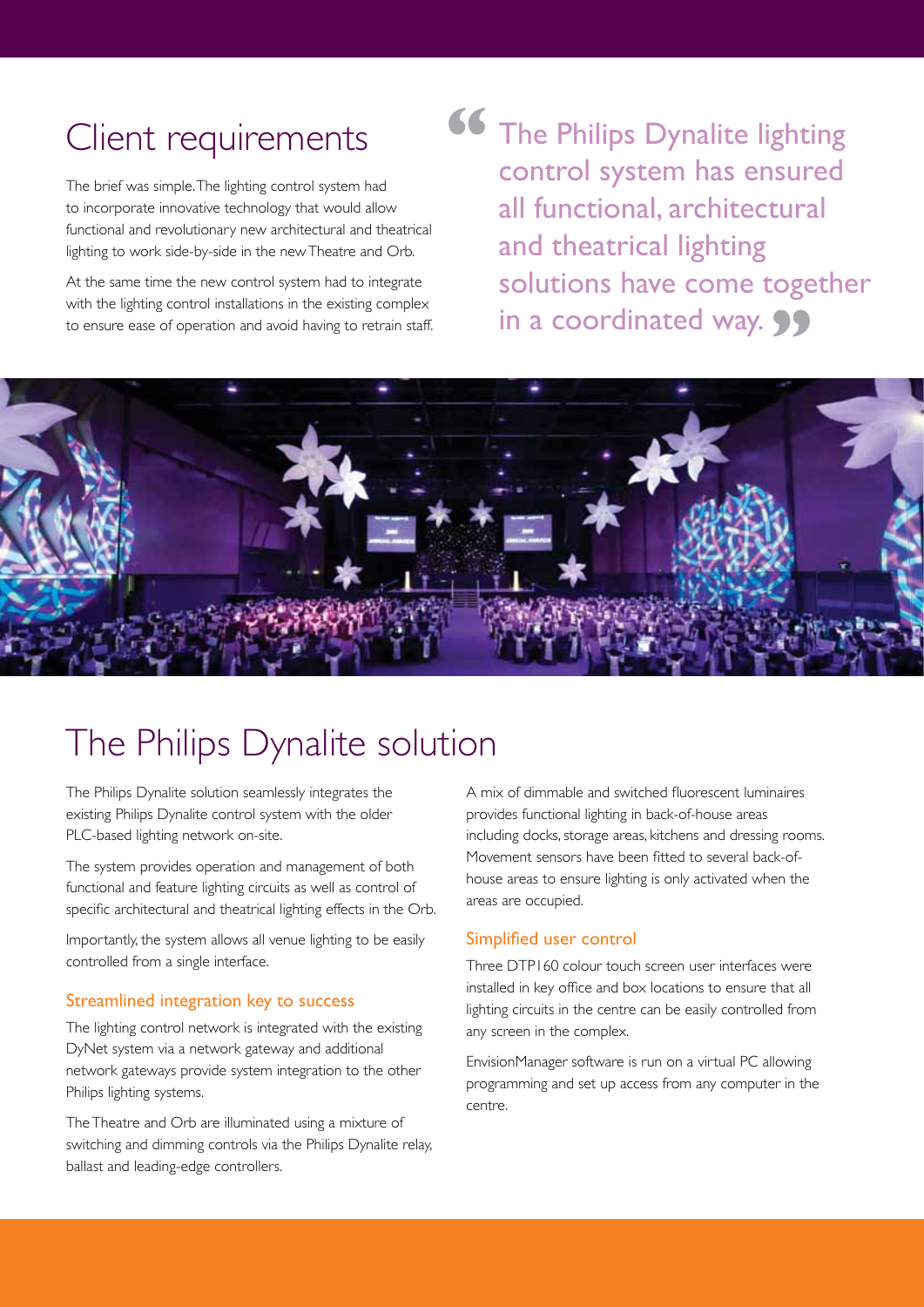## Products and technology used

To achieve venue-wide control, Philips Dynalite installed three main DTP160 colour touch screens positioned in key locations, which allows lighting circuits to be controlled from any one of the screens. An additional widescreen DTP100 provides local control of the VIP bar area lighting effects.

The Philips Dynalite sophisticated peer-to-peer communications RS485 bus network, DyNet, connects the various elements of the system. An ethernet interface allows the system's EnvisionManager server to run MapView software on a virtual PC, allowing efficient programming and set-up access from any computer in the centre.

#### Clever integration

The new lighting control network is integrated with the existing DyNet system via a network gateway and additional network gateways similarly connect the various sub-system spurs to the main DyNet trunk.

This architecture ensures that the EnvisionManager software server receives all necessary information in a timely manner for very quick responses.

## Key client benefits

There's no doubt that the advanced Philips Dynalite lighting control system is responsible for the technical realisation of the dynamic and spectacular architectural lighting effects in the new Theatre and Orb.

The Philips Dynalite lighting control system has ensured all functional, architectural and theatrical lighting solutions have come together in a coordinated and an undemanding way.

Together with inspirational lighting designers, Philips Dynalite's technology has certainly helped put the Adelaide Entertainment Centre back on the map as a world-class venue for sporting, theatrical and corporate events.

The dynamic coloured light shows and lighting effects in the Orb have made the AEC something of a landmark for Adelaide.